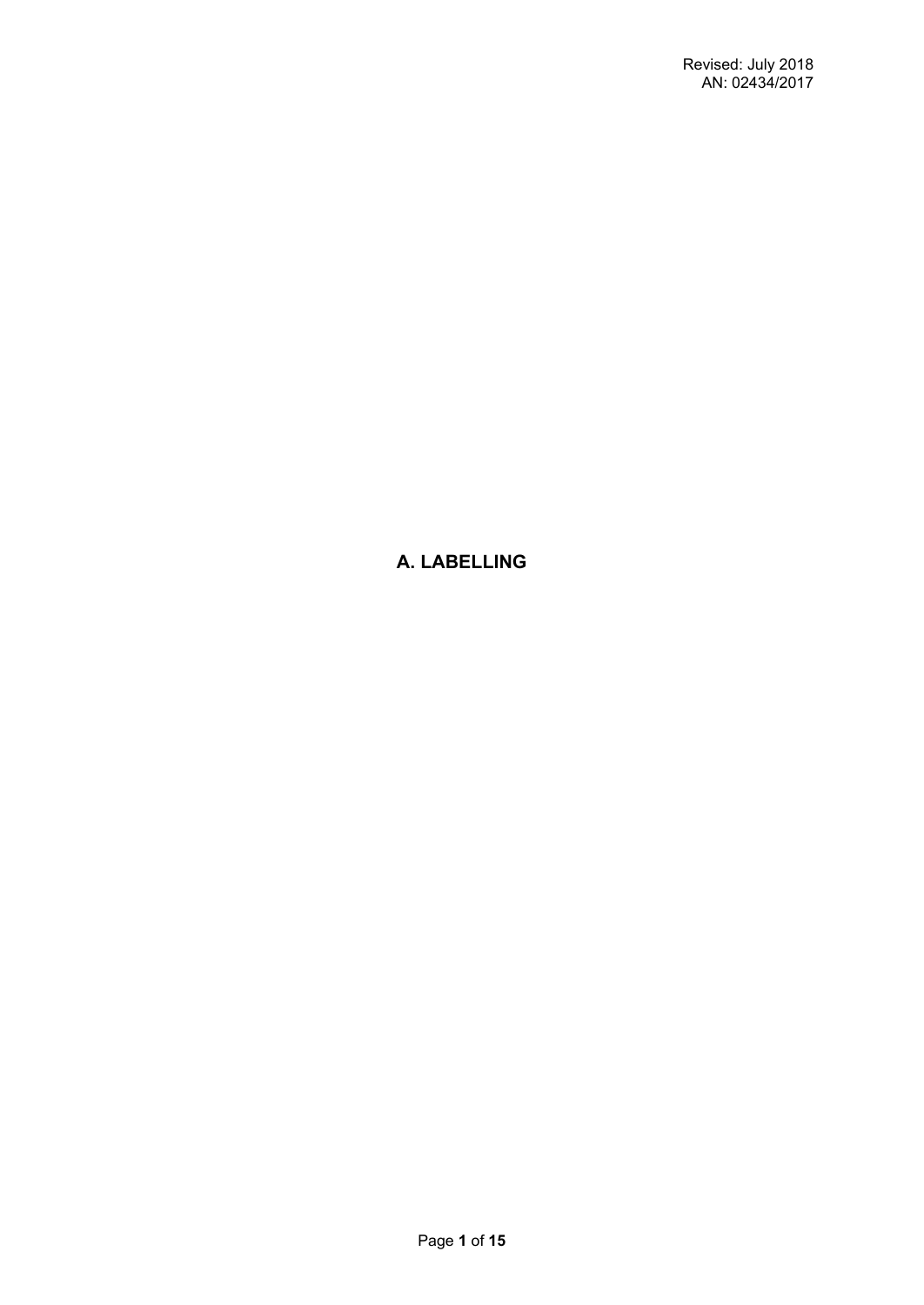# **PARTICULARS TO APPEAR ON THE OUTER PACKAGE**

# **Box of 50, 200, 500 or 1000 ml**

# **1. NAME OF THE VETERINARY MEDICINAL PRODUCT**

IVERMECTIN AND CLORSULON 10 mg/ml / 100 mg/ml Solution for Injection for Cattle Virbac Ivermectin/Clorsulon

# **2. STATEMENT OF ACTIVE AND OTHER SUBSTANCES**

Active substances: Ivermectin ................................. 10 mg/ml Clorsulon .................................. 100 mg/ml

Excipient: Propyl gallate (E310)

### **3. PHARMACEUTICAL FORM**

Solution for injection.

### **4. PACKAGE SIZE**

50 ml 200 ml 500 ml 1000 ml

### **5. TARGET SPECIES**

Cattle.

### **6. INDICATION(S)**

For the treatment of mixed trematode and nematode or arthropod infestations, due to adult and immature roundworms, lungworms, warbles, mites, lice and liver fluke in cattle.

# **7. METHOD AND ROUTE(S) OF ADMINISTRATION**

Each ml contains 10 mg of ivermectin and 100 mg of clorsulon, sufficient to treat 50 kg of bodyweight. Subcutaneous injection only.

# **8. WITHDRAWAL PERIOD**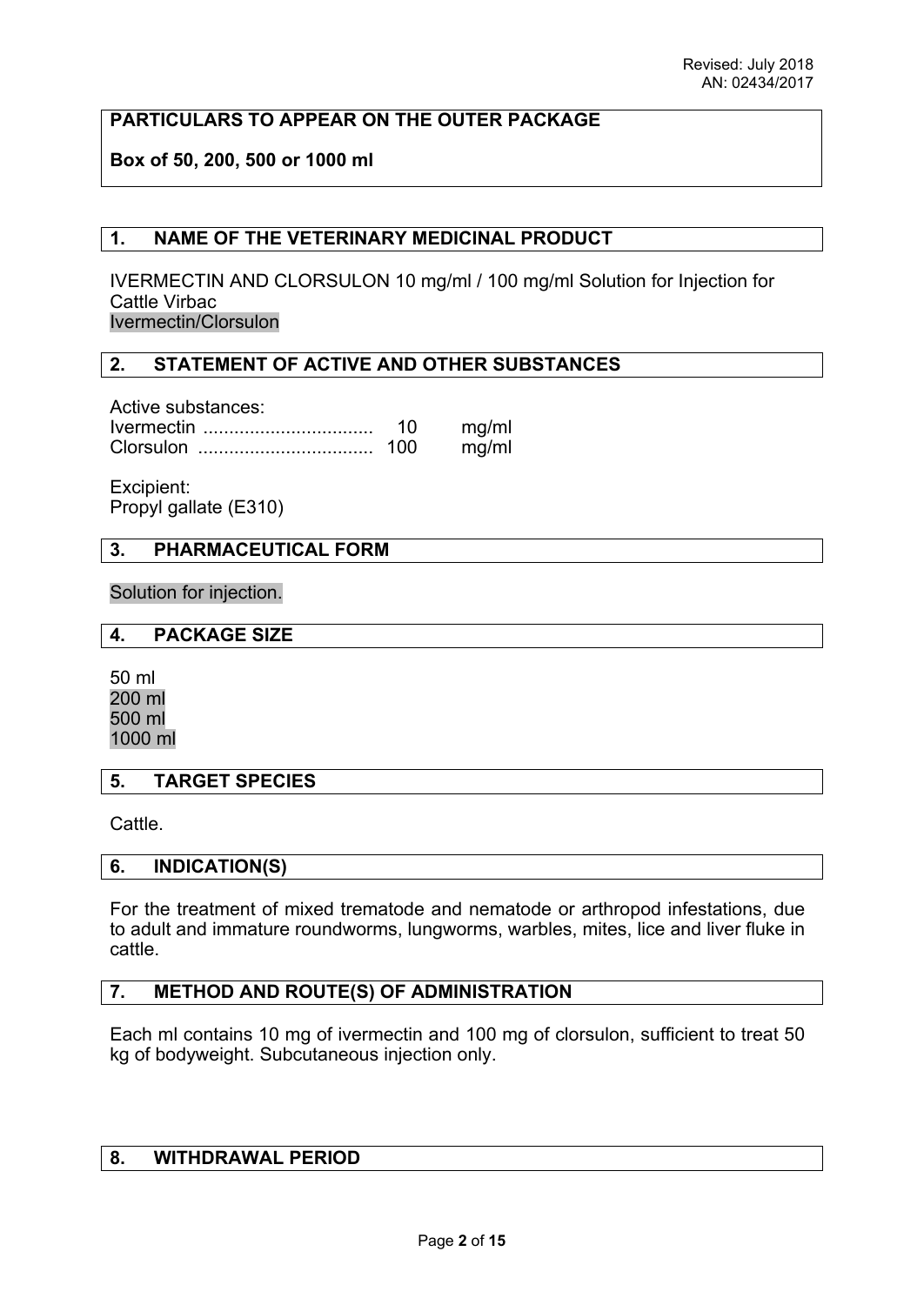Meat and offal : 66 days. Milk: Do not use in animals producing milk for human consumption. Do not use in non-lactating dairy cows including pregnant heifers within 60 days of calving.

# **9. SPECIAL WARNING(S), IF NECESSARY**

None.

## **10. EXPIRY DATE**

EXP : {month/year}

# **11. SPECIAL STORAGE CONDITIONS**

Protect from light. Store in the original container. Following withdrawal of the first dose, use the product within 28 days.

### **12. SPECIAL PRECAUTIONS FOR THE DISPOSAL OF UNUSED PRODUCTS OR WASTE MATERIALS, IF ANY**

Read the package leaflet before use.

### **13. THE WORDS "FOR ANIMAL TREATMENT ONLY" AND CONDITIONS OR RESTRICTIONS REGARDING SUPPLY AND USE, if applicable**

For animal treatment only.

# **14. THE WORDS "KEEP OUT OF THE REACH AND SIGHT OF CHILDREN"**

Keep out of the reach and sight of children.

# **15. NAME AND ADDRESS OF THE MARKETING AUTHORISATION HOLDER**

Virbac 1ère avenue - 2065m - LID 06516 Carros Cedex France

### **16. MARKETING AUTHORISATION NUMBER(S)**

Vm 05653/4205

### **17. MANUFACTURER'S BATCH NUMBER**

Batch : {number}

# **MINIMUM PARTICULARS TO APPEAR ON SMALL IMMEDIATE PACKAGING UNITS**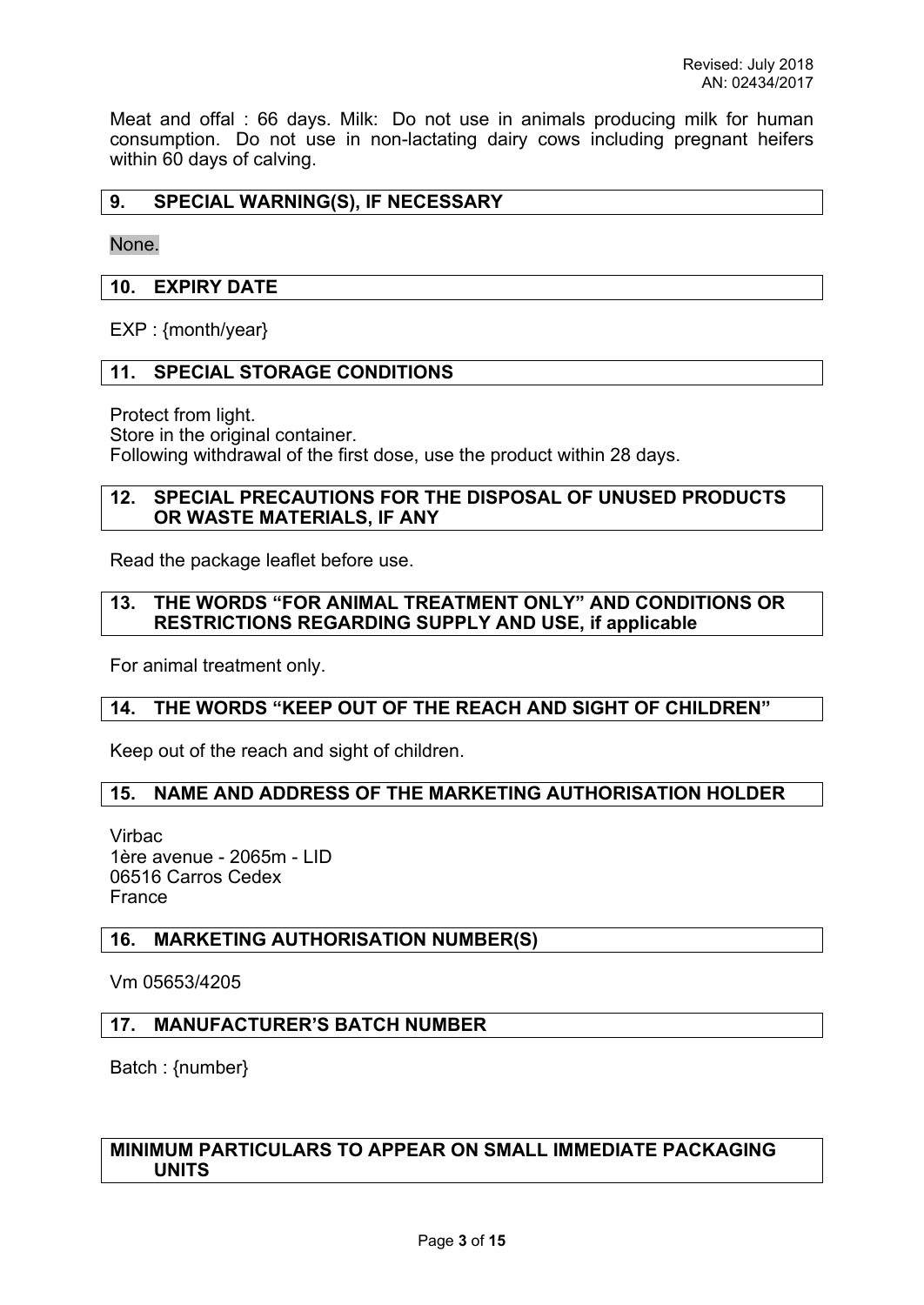# **Vial of 50 ml**

# **1. NAME OF THE VETERINARY MEDICINAL PRODUCT**

IVERMECTIN AND CLORSULON 10 mg/ml / 100 mg/ml Solution for Injection for Cattle Virbac Ivermectin/Clorsulon

# **2. QUANTITY OF THE ACTIVE SUBSTANCE(S)**

Ivermectin ................................. 10 mg/ml Clorsulon .................................. 100 mg/ml

# **3. CONTENTS BY WEIGHT, BY VOLUME OR BY NUMBER OF DOSES**

50 ml

### **4. ROUTE(S) OF ADMINISTRATION**

Subcutaneous injection.

### **5. WITHDRAWAL PERIOD**

Meat and offal : 66 days. Milk: Do not use in animals producing milk for human consumption.

### **6. BATCH NUMBER**

Batch : {number}

### **7. EXPIRY DATE**

EXP : {month/year} Once opened, use by 28 days.

### **8. THE WORDS "FOR ANIMAL TREATMENT ONLY"**

For animal treatment only.

# **9. NAME AND ADDRESS OF THE MARKETING AUTHORISATION HOLDER**

Virbac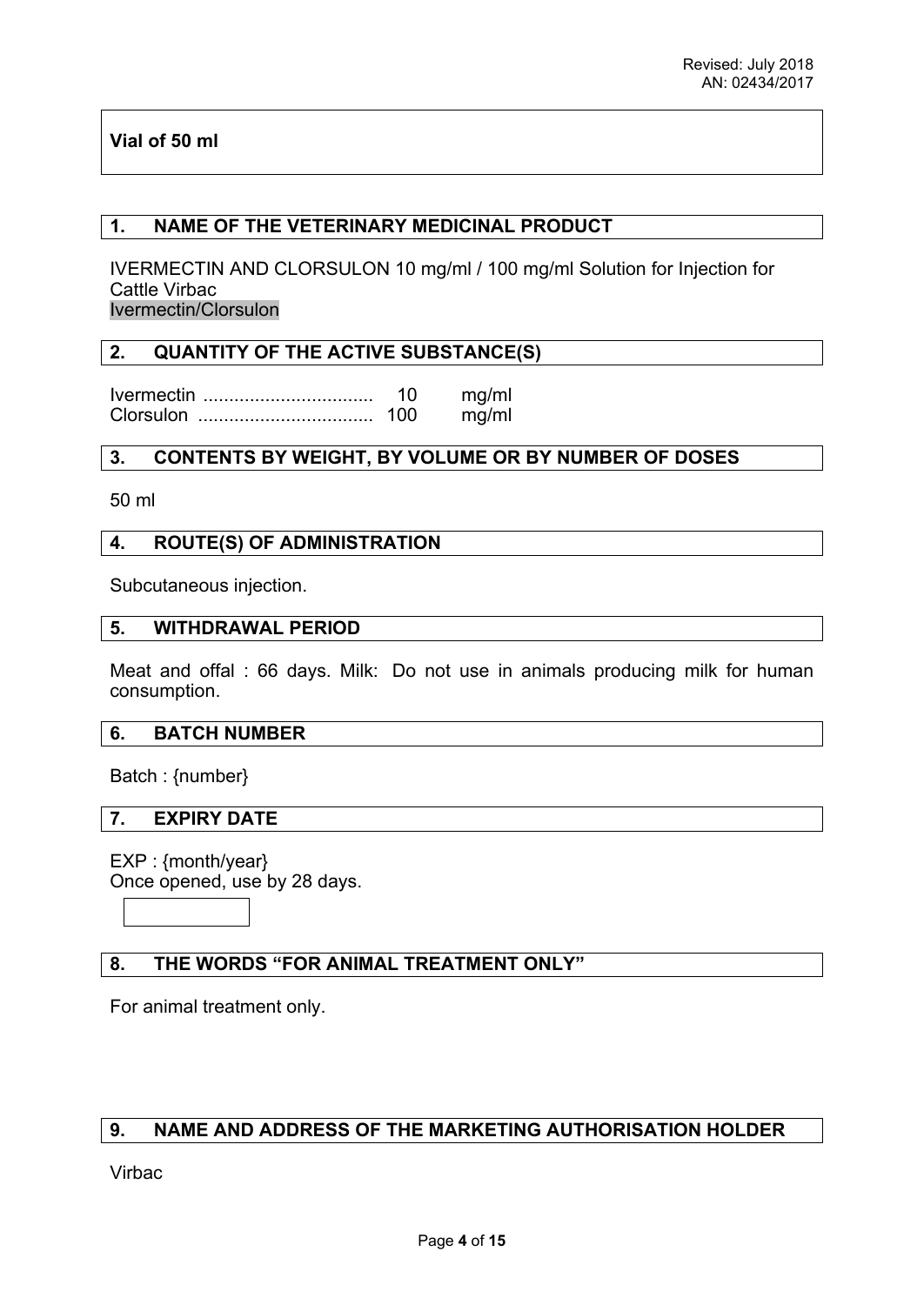1ère avenue - 2065m - LID 06516 Carros Cedex France

# **PARTICULARS TO APPEAR ON THE IMMEDIATE PACKAGING**

# **Vial of 200 ml**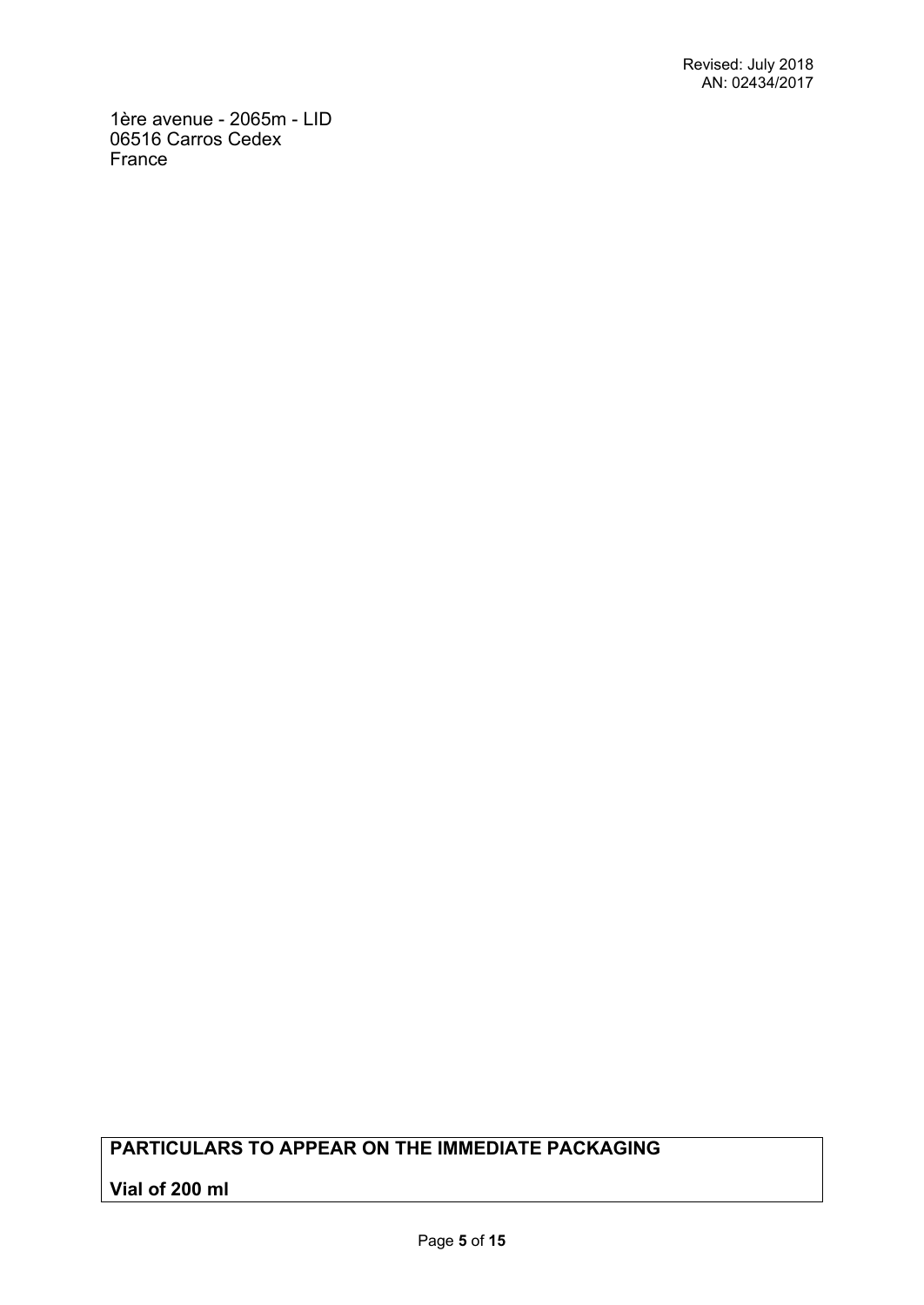# **1. NAME OF THE VETERINARY MEDICINAL PRODUCT**

IVERMECTIN AND CLORSULON 10 mg/ml / 100 mg/ml Solution for Injection for Cattle Virbac Ivermectin/Clorsulon

# **2. STATEMENT OF ACTIVE AND OTHER SUBSTANCES**

Active substances: Ivermectin ................................. 10 mg/ml Clorsulon .................................. 100 mg/ml

# **3. PHARMACEUTICAL FORM**

Solution for injection.

### **4. PACKAGE SIZE**

200 ml

### **5. TARGET SPECIES**

Cattle.

### **6. INDICATION(S)**

Read the package leaflet before use.

# **7. METHOD AND ROUTE(S) OF ADMINISTRATION**

Read the package leaflet before use.

### **8. WITHDRAWAL PERIOD**

Meat and offal : 66 days. Milk: Do not use in animals producing milk for human consumption. Read the package leaflet before use.

### **9. SPECIAL WARNING(S), IF NECESSARY**

#### None.

# **10. EXPIRY DATE**

EXP : {month/year}

# **11. SPECIAL STORAGE CONDITIONS**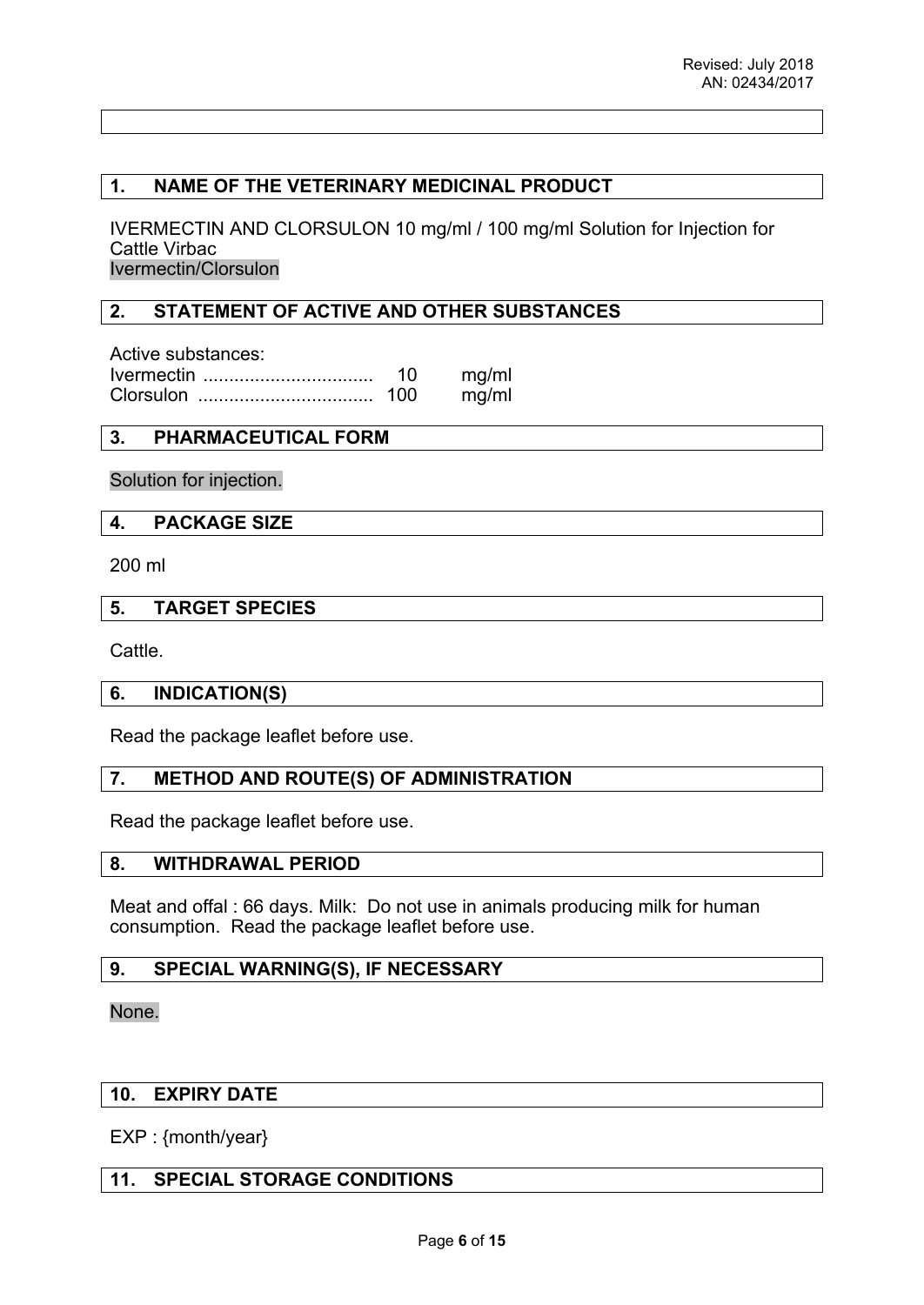Protect from light. Read the package leaflet before use.

# **12. SPECIAL PRECAUTIONS FOR THE DISPOSAL OF UNUSED PRODUCTS OR WASTE MATERIALS, IF ANY**

Read the package leaflet before use.

# **13. THE WORDS "FOR ANIMAL TREATMENT ONLY" AND CONDITIONS OR RESTRICTIONS REGARDING SUPPLY AND USE, if applicable**

For animal treatment only.

# **14. THE WORDS "KEEP OUT OF THE REACH AND SIGHT OF CHILDREN"**

Keep out of the reach and sight of children.

# **15. NAME AND ADDRESS OF THE MARKETING AUTHORISATION HOLDER**

Virbac 1ère avenue - 2065m - LID 06516 Carros Cedex France

### **16. MARKETING AUTHORISATION NUMBER(S)**

Vm 05653/4205

# **17. MANUFACTURER'S BATCH NUMBER**

Batch : {number}

# **PARTICULARS TO APPEAR ON THE IMMEDIATE PACKAGING**

**Vial of 500 and 1000 ml**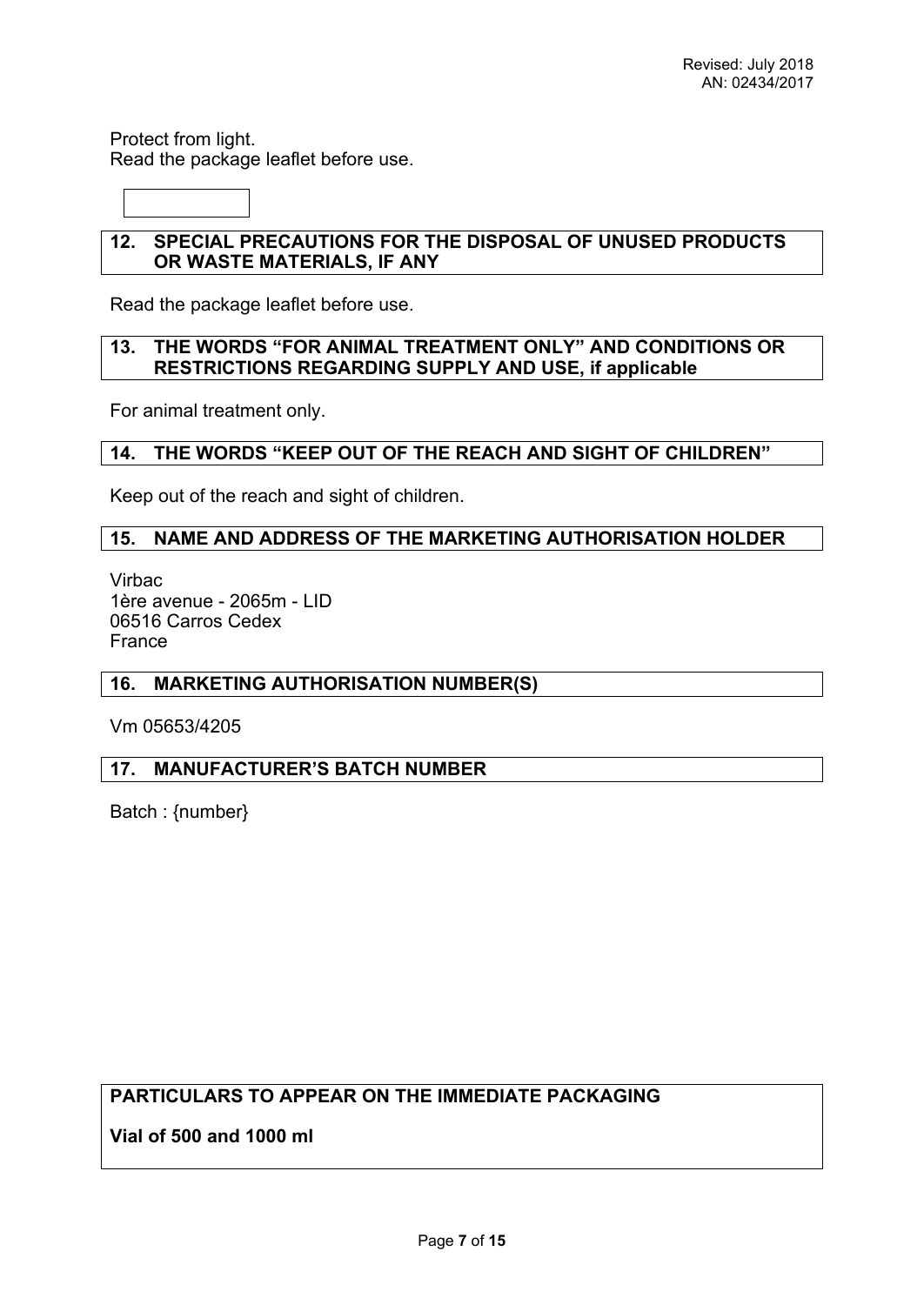# **1. NAME OF THE VETERINARY MEDICINAL PRODUCT**

IVERMECTIN AND CLORSULON 10 mg/ml / 100 mg/ml Solution for Injection for Cattle Virbac

Ivermectin/Clorsulon

# **2. STATEMENT OF ACTIVE AND OTHER SUBSTANCES**

| Active substances: |    |       |
|--------------------|----|-------|
|                    | 10 | mg/ml |
|                    |    | mg/ml |

# **3. PHARMACEUTICAL FORM**

Solution for injection.

**4. PACKAGE SIZE**

500 ml 1000 ml

# **5. TARGET SPECIES**

Cattle.

### **6. INDICATION(S)**

Read the package leaflet before use.

# **7. METHOD AND ROUTE(S) OF ADMINISTRATION**

Read the package leaflet before use.

### **8. WITHDRAWAL PERIOD**

Meat and offal : 66 days. Milk: Do not use in animals producing milk for human consumption. Do not use in non-lactating dairy cows including pregnant heifers within 60 days of calving.

### **9. SPECIAL WARNING(S), IF NECESSARY**

None.

### **10. EXPIRY DATE**

EXP : {month/year}

### **11. SPECIAL STORAGE CONDITIONS**

Protect from light.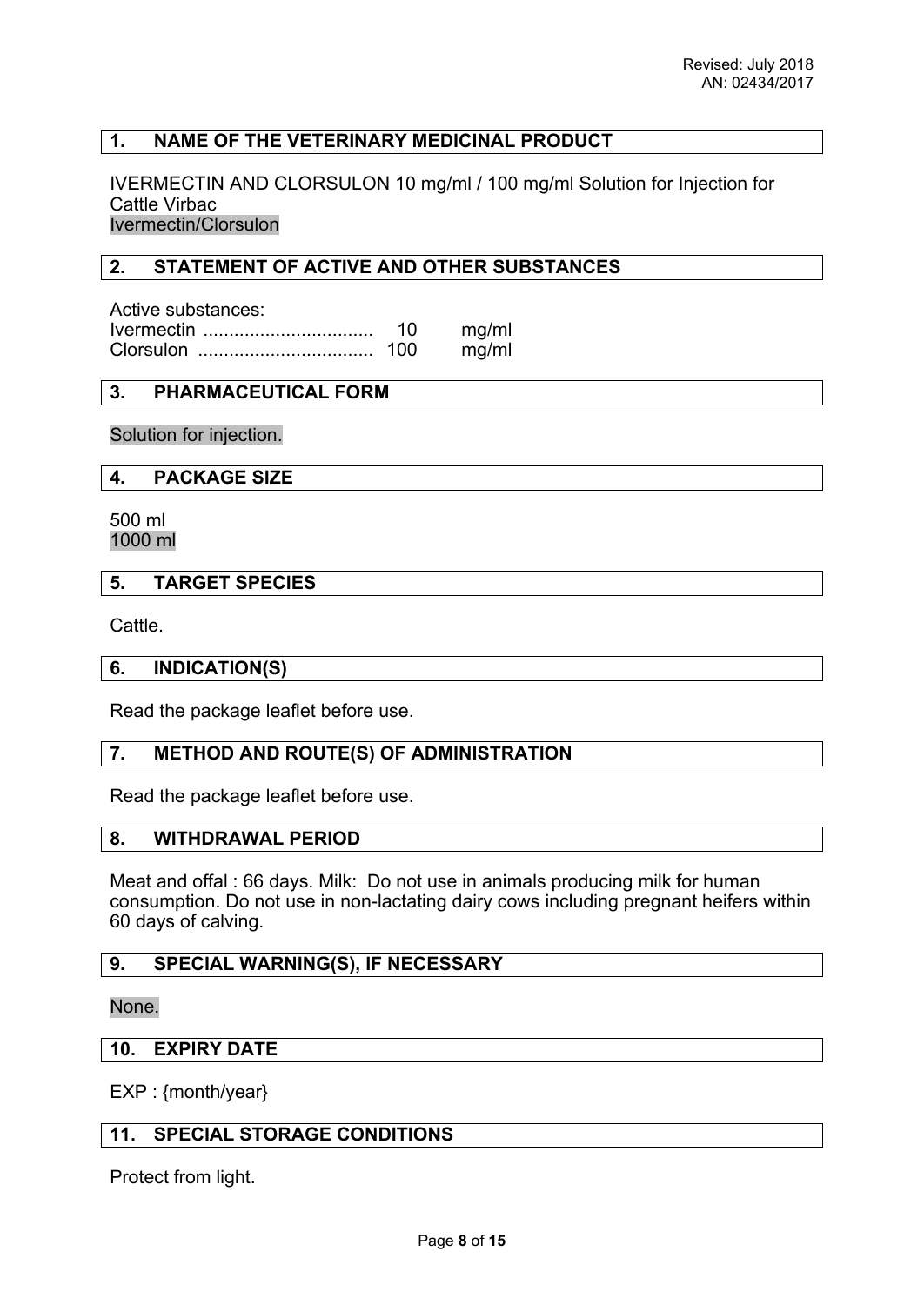Store in the original container.

Following withdrawal of the first dose, use the product within 28 days.

# **12. SPECIAL PRECAUTIONS FOR THE DISPOSAL OF UNUSED PRODUCTS OR WASTE MATERIALS, IF ANY**

Read the package leaflet before use.

# **13. THE WORDS "FOR ANIMAL TREATMENT ONLY" AND CONDITIONS OR RESTRICTIONS REGARDING SUPPLY AND USE, if applicable**

For animal treatment only.

# **14. THE WORDS "KEEP OUT OF THE REACH AND SIGHT OF CHILDREN"**

Keep out of the reach and sight of children.

# **15. NAME AND ADDRESS OF THE MARKETING AUTHORISATION HOLDER**

Virbac 1ère avenue - 2065m - LID 06516 Carros Cedex France

### **16. MARKETING AUTHORISATION NUMBER(S)**

Vm 05653/4205

# **17. MANUFACTURER'S BATCH NUMBER**

Batch : {number}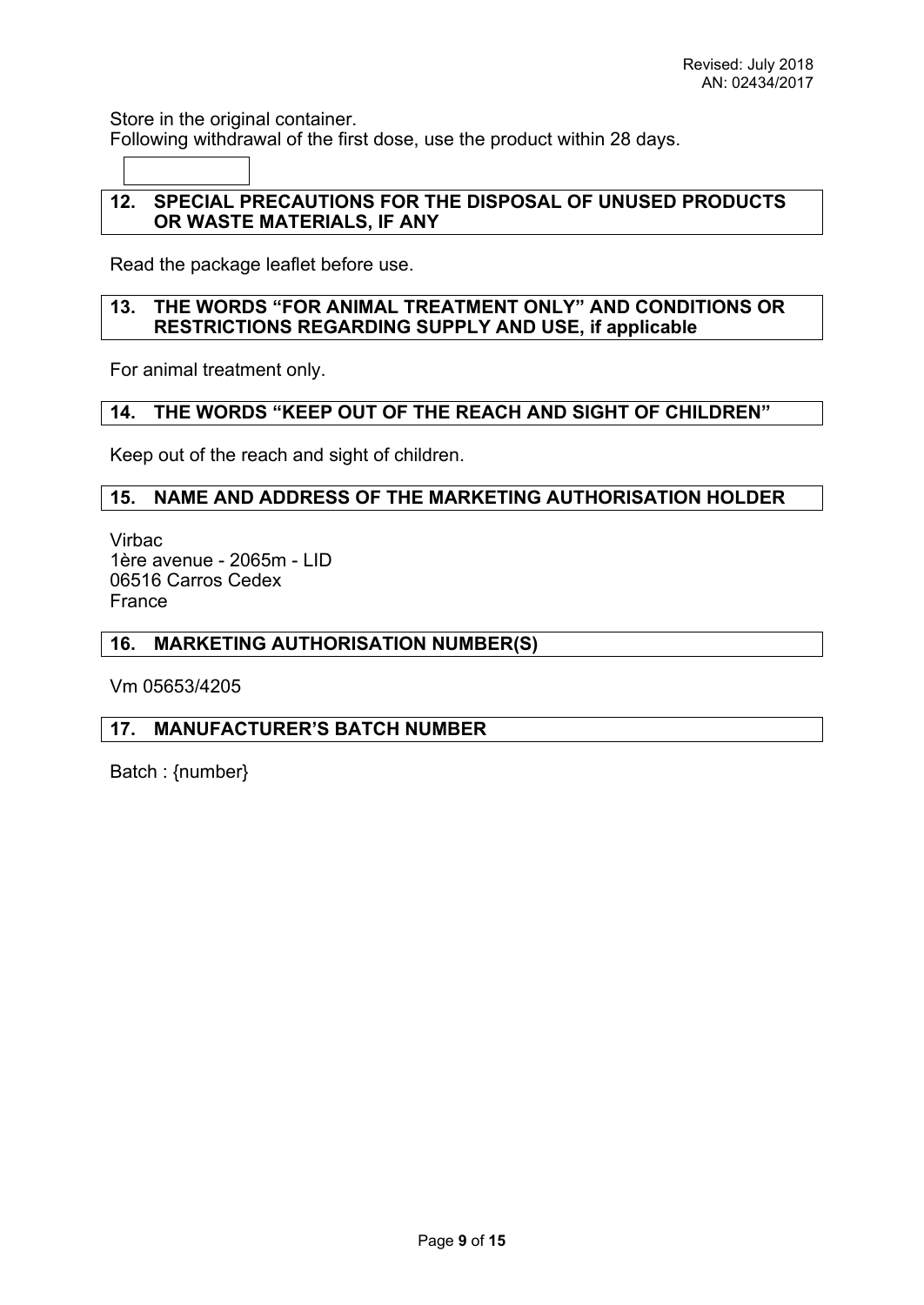# **B. PACKAGE LEAFLET**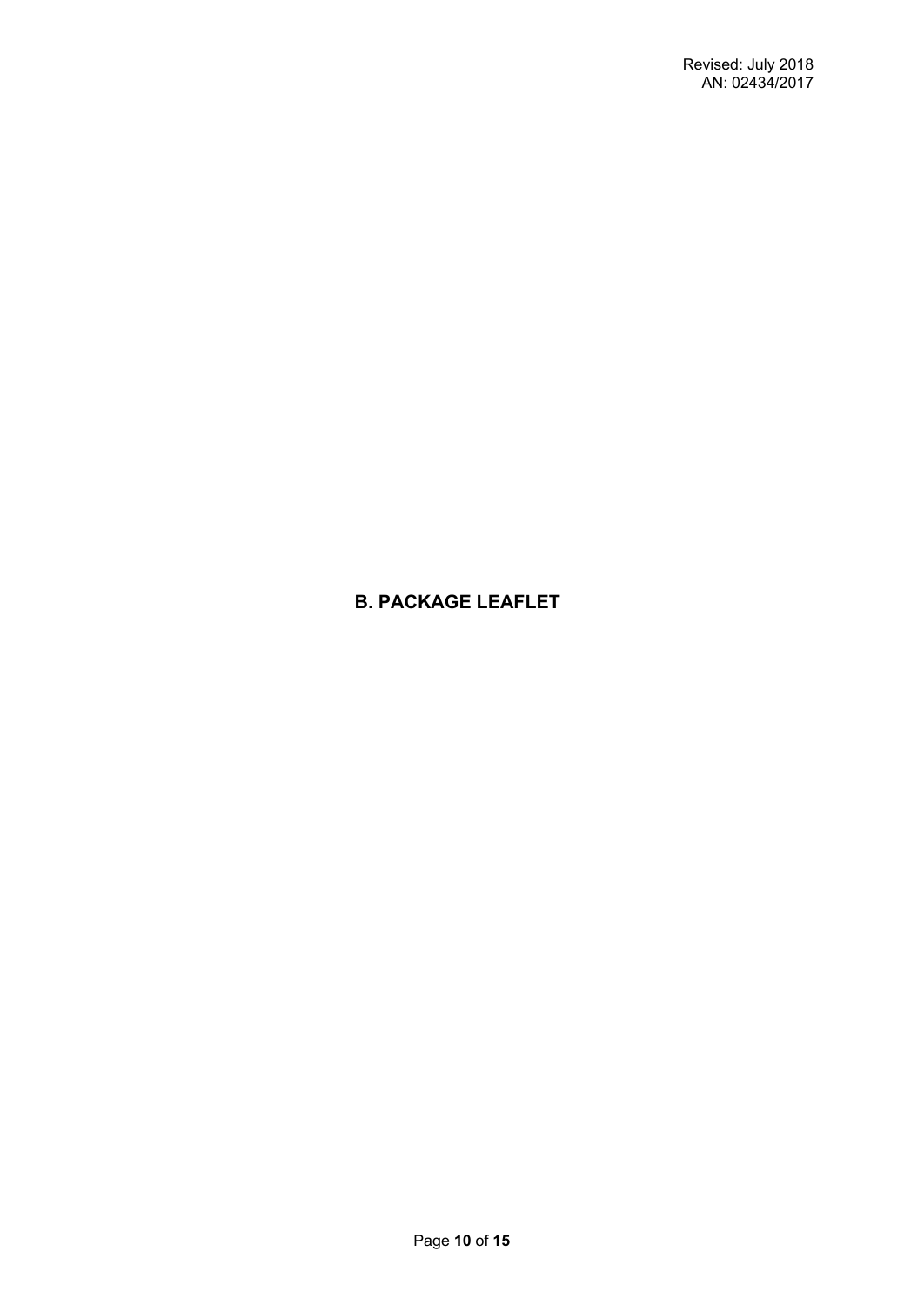# **PACKAGE LEAFLET**

#### **IVERMECTIN AND CLORSULON 10 mg/ml / 100 mg/ml Solution for Injection for Cattle Virbac solution for injection**

### **1. NAME AND ADDRESS OF THE MARKETING AUTHORISATION HOLDER AND OF THE MANUFACTURING AUTHORISATION HOLDER RESPONSIBLE FOR BATCH RELEASE, IF DIFFERENT**

Marketing authorisation holder : Virbac 1ère avenue - 2065m - LID 06516 Carros Cedex France

Manufacturer for the batch release: VIRBAC S.A. 1ère avenue  $-2065$  m  $-$  L.I.D. 06516 Carros France

or :

Sofarimex Indústria Química e Farmacêutica Lda Avenida das Indústrias - Alto do Colaride - Agualva – 2735-213 Cacém Portugal

# **2. NAME OF THE VETERINARY MEDICINAL PRODUCT**

IVERMECTIN AND CLORSULON 10 mg/ml / 100 mg/ml Solution for Injection for Cattle Virbac Ivermectin/Clorsulon

### **3. STATEMENT OF THE ACTIVE SUBSTANCE(S) AND OTHER INGREDIENT(S)**

#### **Active substances:**

Ivermectin ................................. 10 mg/ml Clorsulon .................................. 100 mg/ml

**Excipient(s):** Propyl gallate (E310)……………. 0.2 mg/ml

### **4. INDICATION(S)**

For the treatment of mixed trematode and nematode or arthropod infestations, due to adult and immature roundworms, lungworms, warbles, mites, lice and liver fluke in cattle.

### **Gastro-intestinal roundworms (adult and fourth-stage larvae):**

*Ostertagia ostertagi* (including inhibited larval stages)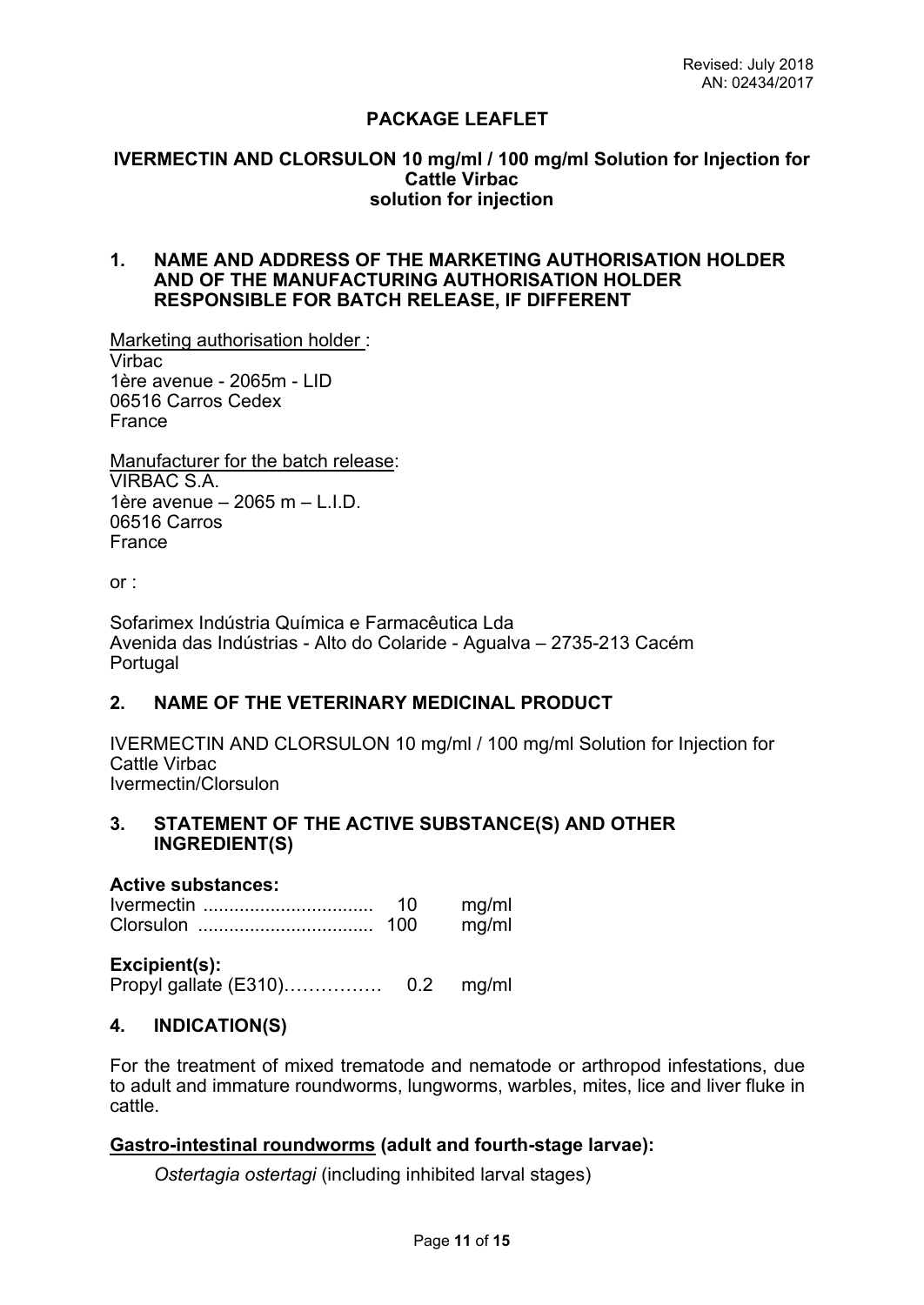*O. lyrata Haemonchus placei Trichostrongylus axei Trichostrongylus colubriformis Cooperia oncophora Cooperia punctata Cooperia pectinata Bunostomum phlebotomum Oesophagostomum radiatum Strongyloides papillosus* (adult) *Nematodirus helvetianus* (adult) *Nematodirus spathiger* (adult)

Lungworms (adult and fourth-stage larvae):

*Dictyocaulus viviparus*

Liver fluke (adult):

*Fasciola hepatica*

# WARBLES (PARASITIC STAGES):

*Hypoderma bovis Hypoderma lineatum*

MANGE MITES:

*Psoroptes bovis Sarcoptes scabiei* var. *bovis*

# SUCKING LICE:

*Linognathus vituli Haematopinus eurysternus*

The product may also be used as an aid in the control of the mange mite *Chorioptes bovis*, but complete elimination may not occur.

# **5. CONTRAINDICATIONS**

Do not use in cattle producing milk for human consumption.

Do not use in non-lactating dairy cows including pregnant heifers within 60 days of calving.

Not for use in species other than cattle as severe adverse reactions, including fatalities, may occur in dogs for example.

Do not use by the intravenous or intramuscular route.

Do not use in animals known to be hypersensitive to the active substance.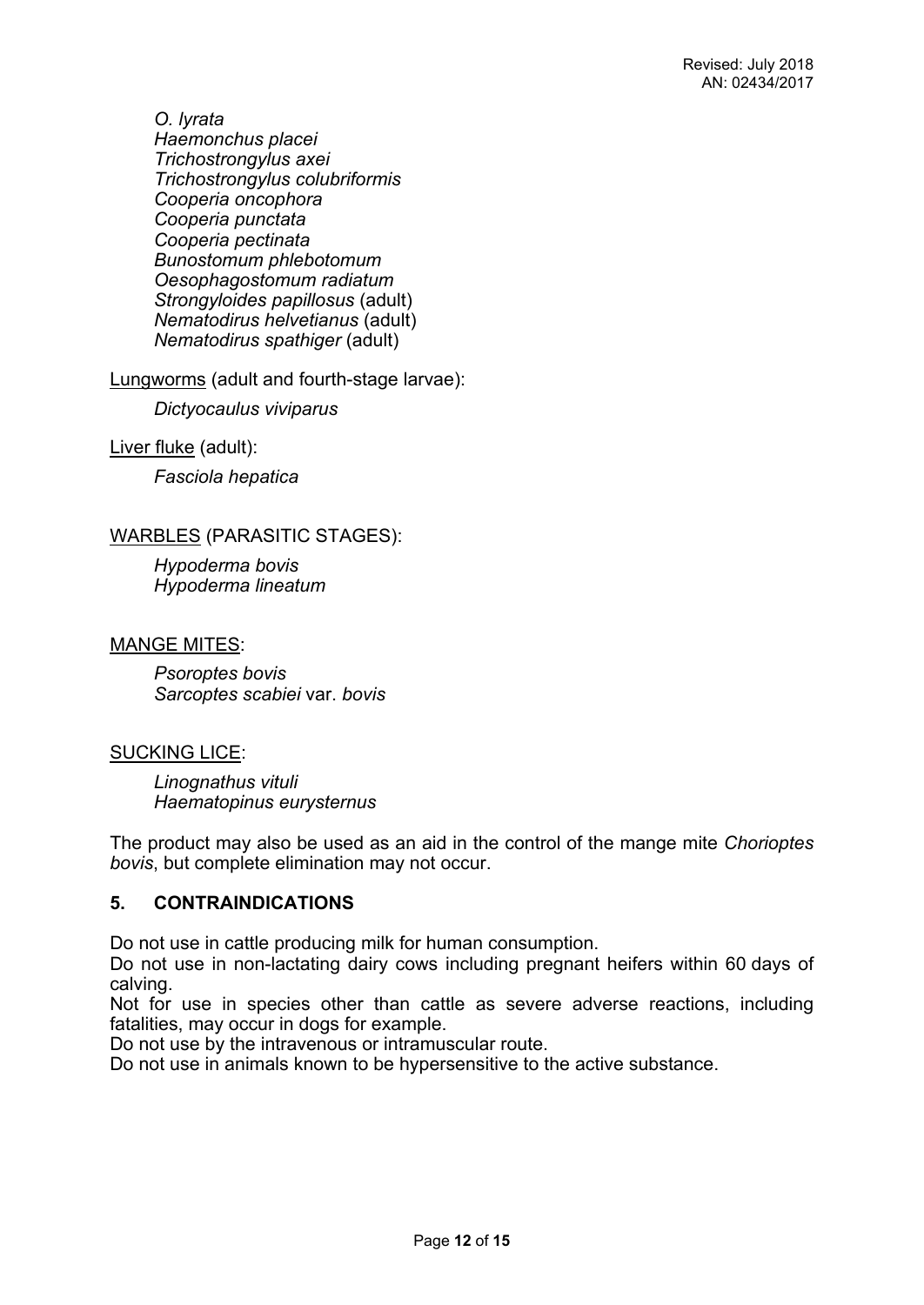# **6. ADVERSE REACTIONS**

Transitory discomfort has been observed in some cattle following subcutaneous administration. Soft-tissue swelling and/or slight pain at the injection site has also been observed. These reactions have disappeared without treatment.

In case of hypersensitivity reactions a symptomatic treatment should be applied.

If you notice any serious effects or other effects not mentioned in this leaflet, please inform your veterinary surgeon.

### **7. TARGET SPECIES**

**Cattle** 

## **8. DOSAGE FOR EACH SPECIES, ROUTE(S) AND METHOD OF ADMINISTRATION**

The product should be given once by subcutaneous injection at the recommended dosage level of 200 mcg ivermectin and 2 mg clorsulon per kilogram of bodyweight. Each ml contains 10 mg of ivermectin and 100 mg of clorsulon, sufficient to treat 50 kg of bodyweight. Subcutaneous injection only.

# **9. ADVICE ON CORRECT ADMINISTRATION**

To ensure administration of a correct dose, body weight should be determined as accurately as possible.

Divide doses greater than 10 ml between two injection sites.

Inject under the loose skin behind the shoulder. Use of a 17 gauge, ½ inch (15-20 mm) needle is suggested. The injection may be given with any standard automatic, multidose or single-dose hypodermic syringe. If using a hypodermic syringe, use a separate sterile needle to withdraw the dose from the pack.

This product does not contain an antimicrobial preservative. Swab septum before removing each dose. Use a dry, sterile needle and syringe. For 200, 500 and 1000 ml pack sizes, use only automatic syringe equipment. Injection on animals with wet or dirty hides is not recommended.

When the temperature of the product is below 5°C, difficulty in administration may be encountered due to increased viscosity. Warming the product and injection equipment to about 15°C will greatly increase the ease with which the product can be injected. Different injection sites should be used for other parenteral products.

The timing for treatment should be based on epidemiological factors and should be customised for each individual farm. A dosing programme should be established by the veterinary surgeon.

### **10. WITHDRAWAL PERIOD**

Meat and offal : 66 days. Milk: Do not use in animals producing milk for human consumption. Do not use in non-lactating dairy cows including pregnant heifers within 60 days of calving.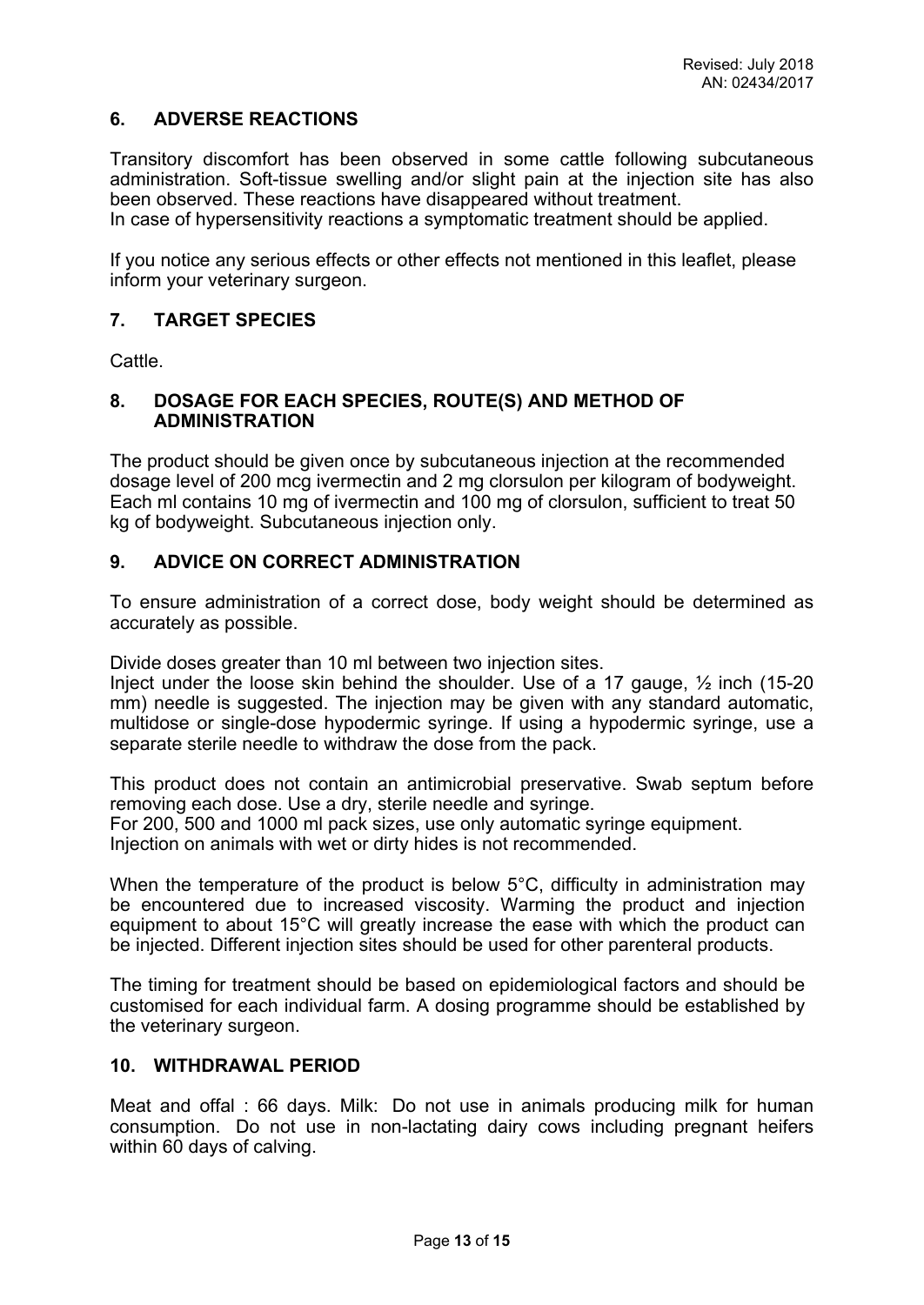# **11. SPECIAL STORAGE PRECAUTIONS**

Keep out of the reach and sight of children.

Protect from light.

Store in the original container.

Following withdrawal of the first dose, use the product within 28 days.

Do not use after the expiry date which is stated on the label and carton after "EXP". When the container is broached (opened) for the first time, using the in-use shelf-life which is specified on this package leaflet, the date on which any product remaining in the container should be discarded should be worked out. This discard date should be written in the space provided on the label.

# **12. SPECIAL WARNING(S)**

# **Special warnings**

Care should be taken to avoid the following practices because they increase the risk of development of resistance and could ultimately result in ineffective therapy: - Too frequent and repeated use of anthelmintics from the same class, over an extended period of time.

- Underdosing, which may be due to underestimation of body weight,

misadministration of the product, or lack of calibration of the dosing device (if any).

Suspected clinical cases of resistance to anthelmintics should be further investigated using appropriate tests (e.g. Faecal Egg Count Reduction Test). Where the results of the test(s) strongly suggest resistance to a particular anthelmintic, an anthelmintic belonging to another pharmacological class and having a different mode of action should be used.

### **Special precautions for use in animals**

Divide doses greater than 10 ml between two injection sites to reduce occasional discomfort or site reaction.

Frequent and repeated use may lead to the development of resistance.

The timing of treatment for the parasitic stages of warbles should be chosen carefully. The best time to treat against infections with *Hypoderma* is immediately after the end of the swarming of the warbles, before the larvae cause damage in the body of the animal (October to November). If larvae of *Hypoderma bovis* are killed during migration through the spine, this may induce posterior paralysis and recumbency. These reactions occur mainly when animals are treated between December and March.

Avermectins may not be well tolerated in non-target species. Cases of intolerance resulting in fatalities have been reported in dogs, especially Collies, Old English Sheep Dogs and related breeds or crosses, and also in turtles/tortoises.

### **Special precautions to be taken by the person administering the veterinary medicinal product to animals**

Do not smoke, drink or eat while handling the product.

Wash hands after use.

Avoid contact with skin and eyes.

Take care to avoid self-administration, the product may cause irritation and/or pain at the site of injection.

### **Use during pregnancy, lactation or lay**

Do not use in animals producing milk for human consumption.